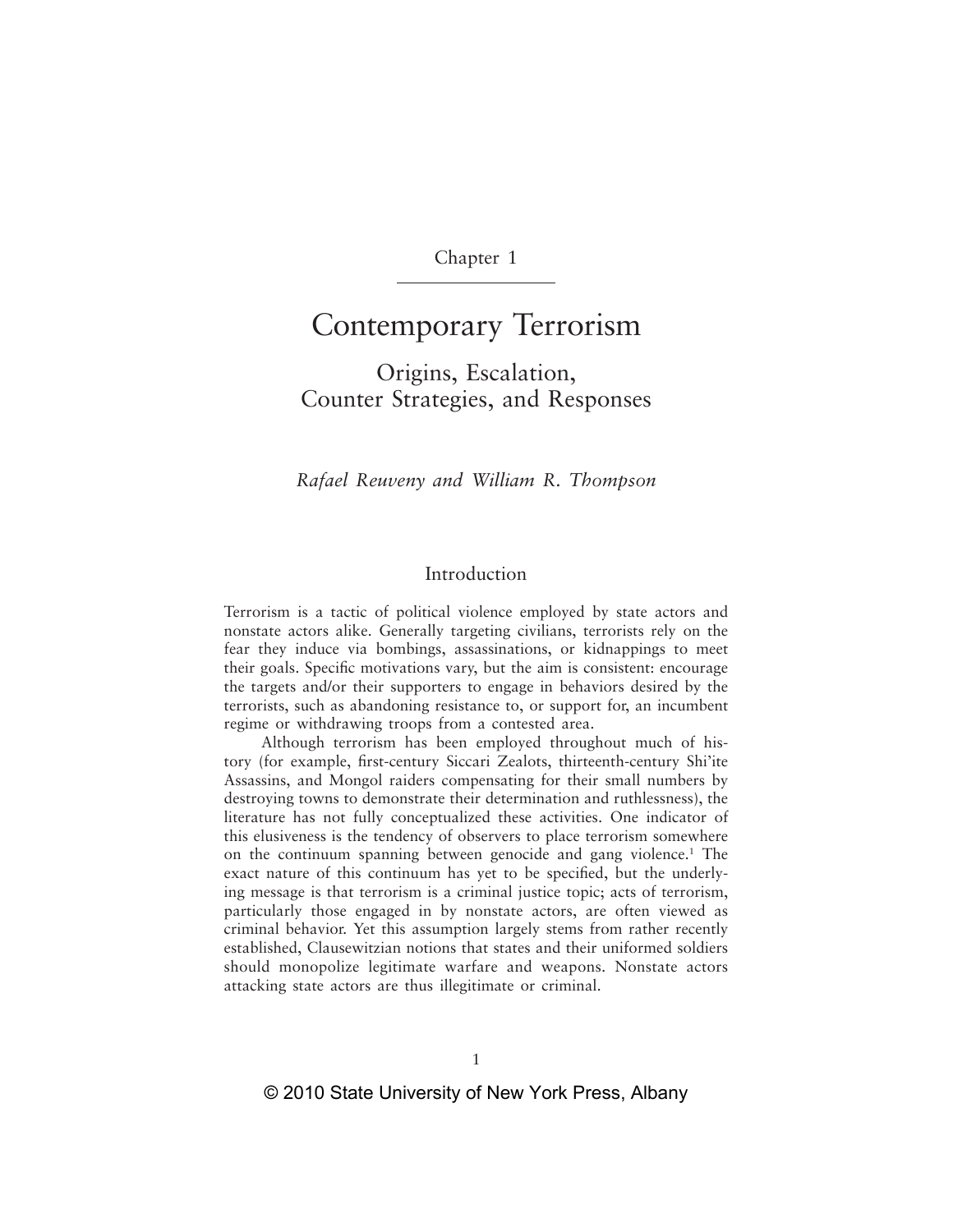Contrary to this notion of criminality, many acts of terrorism that capture contemporary imaginations are clearly politically motivated. For example, terrorist tactics were adopted by nineteenth-century socialists and anarchists and twentieth-century colonial nationalists. Marxist revolutionaries employed terrorist tactics in the 1960s and 1970s. More recently, jihadists have relied on terrorism in their efforts to overthrow secular regimes in the Muslim world and to drive Western troops from their homelands.

Conventional academic analysts have been slow to focus on terrorism behavior, as opposed to specialists in criminal behavior and counterinsurgency tactics who have worked extensively on addressing terrorism. This is a tendency that is only gradually being reversed in view of the increasing difficulty of avoiding the subject and the growing realization that terrorist acts involve elements beyond criminal behavior.

One consequence is that a substantial proportion of books written on terrorism either describe groups that employ terrorist tactics (e.g., who they are, what they want, who supports them) or instruct how best to combat their tactics. This statement can be supported empirically, which may help to clarify how this book differs from the terrorism norm.

## This Book and the Terrorism Norm

We conducted a search on Amazon.com using the phrase "terrorism." Categorizing the nature of the first 100 titles listed in Table  $1.1$ <sup>2</sup>, we created a set of coding categories based on what seemed to best capture the types of books in the list. Obviously, some entries might qualify for more than one category but our interest was in matching the books to the coding categories that predominately described the approach of each book. We ended up with the 10 categories that are described in Table 1.2 (page 8). The left-hand column in Table 1.1 reports the outcome of our coding.

Table 1.3 (page 9) summarizes the coding outcome. A fifth of the works on the list were general surveys of terrorism that are hard to categorize because they often survey samples of all of the categories in Table 1.2. That is, they look at such topics as the history of contemporary terrorism, trends in activity, representative and well-known groups, and approaches to counterterrorism. Another third of the books were volumes that discussed strategies and tactics for dealing with terrorists. Nine percent were devoted to legal and human rights issues raised by terrorism and counterterrorism practices. Another fifth focused on specific types of terrorism (religious terrorism or weapons of mass destruction—13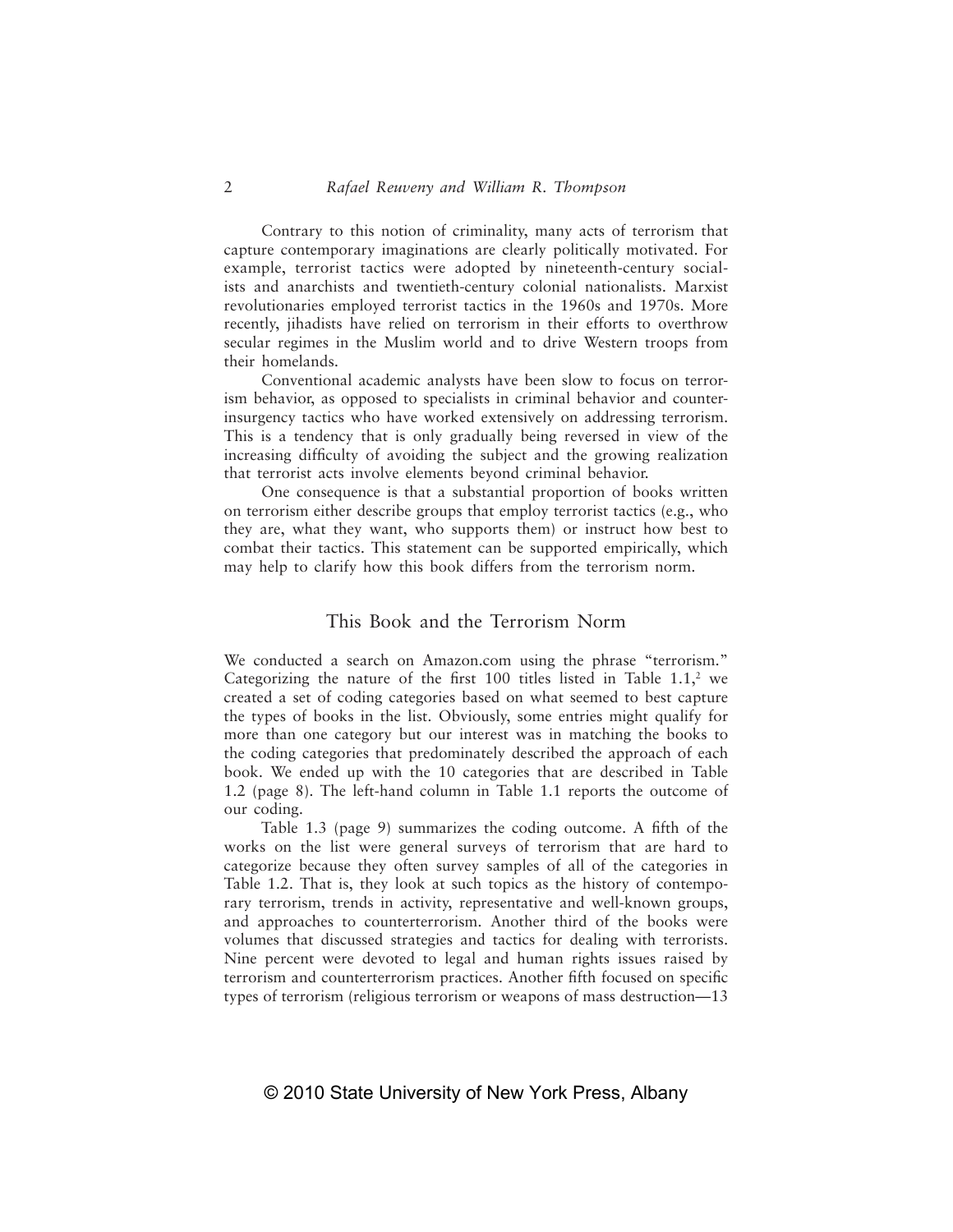Table 1.1. One Hundred Books on Terrorism

| Type<br>Code | Authors and Title                                                                                                                                     |
|--------------|-------------------------------------------------------------------------------------------------------------------------------------------------------|
| $\Omega$     | Hoffman, Bruce. (2006). Inside terrorism.                                                                                                             |
| H            | Chaliand, Gerand, and Arnaud Blin. (2007). The history of terrorism:<br>From antiquity to al Qaeda.                                                   |
| $\rm{O}$     | White, Jonathan R. (2008). Terrorism and homeland security: An<br><i>introduction.</i>                                                                |
| R            | Gabriel, Mark A. (2002). Islam and terrorism: What the Quran really<br>teaches about Christianity and violence and the goals of the Islamic<br>jihad. |
| P            | Reich, Walter, and Walter Laqueur. (1998). Origins of terrorism:<br>Psychologies, ideologies, theologies, states of mind.                             |
| А            | Bjorgo, Tore. (2005). Root causes of terrorism: Myths, reality and<br>ways forward.                                                                   |
| $\rm{O}$     | Simonsen, Clifford E., and Jeremy R. Spindlove. (2006). Terrorism<br>today: The past, the players, the future (3rd ed).                               |
| O            | Kegley, Charles W. (2002). The new global terrorism: Characteristics,<br>causes, controls.                                                            |
| $\Omega$     | O'Neill, Bard E. (2005). Insurgency and Terror: From Revolution to<br>Apocalypse (2nd ed., rev.).                                                     |
| W            | Clunan, Anne, Peter Lavoy, and Susan Martin. (2008). Terrorism, War<br>or Disease?: Unraveling the Use of Biological Weapons.                         |
| O            | Martin, Clarence A. (2006). Understanding Terrorism: Challenge,<br>Perspectives, and Issues.                                                          |
| R            | Spencer, Robert. (2007). Religion of Peace?: Why Christianity is and<br>Islam Isn't.                                                                  |
| P            | Bongor, Bruce, Lisa M. Brown, Larry E. Beutler, and James N.<br>Breckenridge. (2006). Psychology of Terrorism.                                        |
| СT           | Allison, Graham. (2005). Nuclear Terrorism: The Ultimate Preventable<br>Catastrophe.                                                                  |
| LHR          | Zinn, Howard. (2002). Terrorism and War.                                                                                                              |
| P            | Post, Jerrold M. (2007). The Mind of the Terrorist: The Psychology of<br>Terrorism from the IRA to al-Qaeda.                                          |
| <b>CT</b>    | Davis, Anthony M. (2008). Terrorism and the Maritime Transportation<br>System.                                                                        |
| СT           | Borard, James. (2004). Terrorism and Tyranny: Triangulating Freedom,<br>Justice and Peace to Rid the World of Evil.                                   |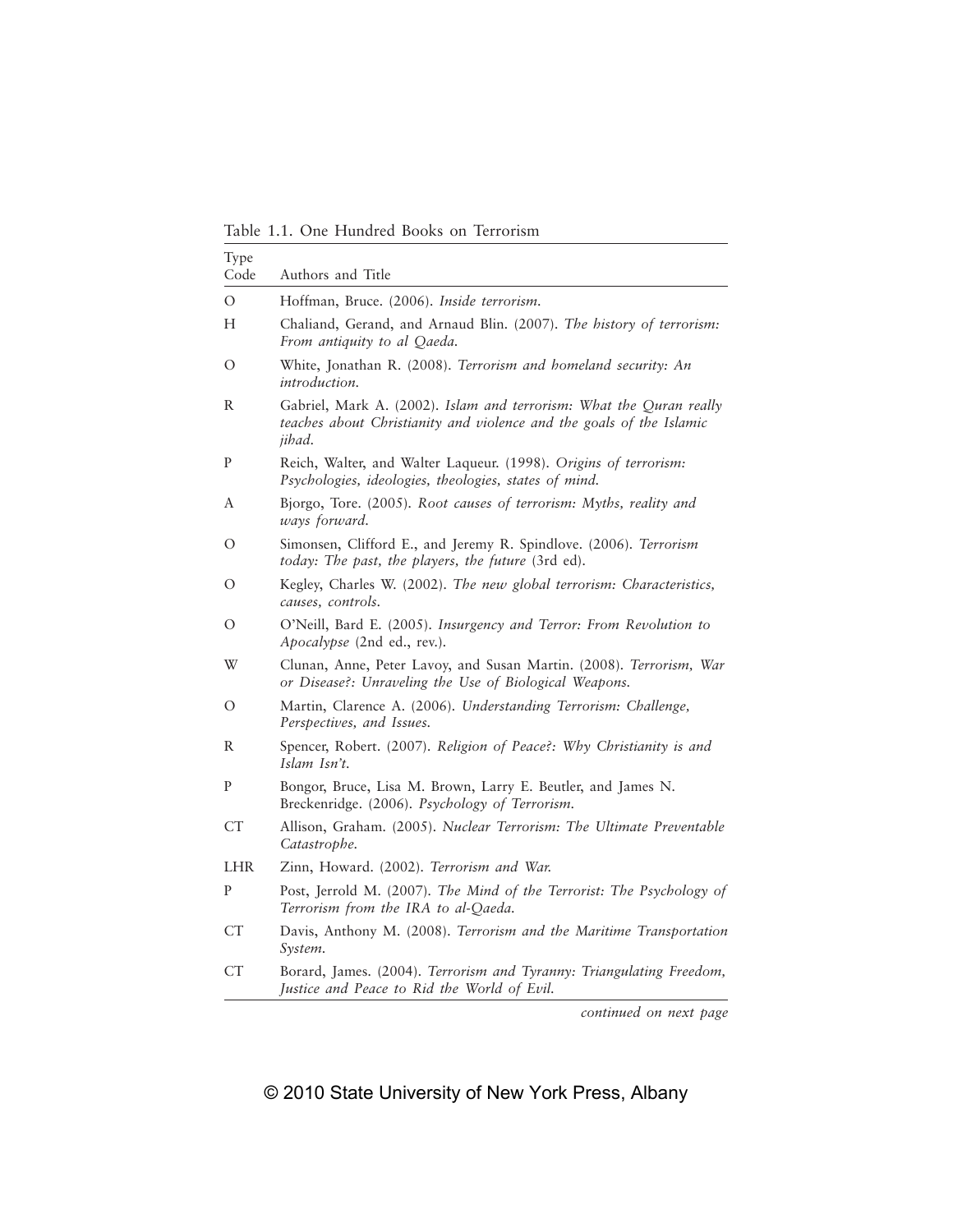Table 1.1. (*Continued*)

| Type<br>Code | Authors and Title                                                                                                                                                    |
|--------------|----------------------------------------------------------------------------------------------------------------------------------------------------------------------|
| <b>CT</b>    | Pillar, Paul R. (2004). Terrorism and US Foreign Policy.                                                                                                             |
| <b>CT</b>    | Feith, Doublas J. (2008). War and Decision: Inside the Pentagon at<br>the Dawn of the War on Terrorism.                                                              |
| Н            | Hartwright, Christian. (2002). The Red Roots of Terrorism.                                                                                                           |
| W            | Levi, Michael. (2007). On Nuclear Terrorism.                                                                                                                         |
| $\circ$      | Ross, Jeffry I. (2006). Political Terrorism: An Interdisciplinary<br>Approach.                                                                                       |
| <b>CT</b>    | Bevelacqua, Armando S. (2003). Terrorism Handbook for Operational<br>Responders, 2nd ed.                                                                             |
| <b>LHR</b>   | Cole, David, and James K. Dempsey. (2006). Terrorism and the<br>Constitution: Safeguarding Civil Liberties in the Name of National<br>Security, revised and updated. |
| $\rm{O}$     | Martin, Clarence A. (2007). Essentials of Terrorism: Concepts and<br>Controversies.                                                                                  |
| O            | Badey, Thomas J. (2006). Annual Editions: Violence and Terrorism<br>07/08.                                                                                           |
| <b>CT</b>    | Howard, Russell D. James J.F. Forest, and Joanne Moore (2005).<br>Homeland Security and Terrorism.                                                                   |
| <b>CT</b>    | Robb, John, and James Fallows (2008). Brave New War: The Next<br>Stage of Terrorism and the End of Globalization.                                                    |
| <b>CT</b>    | Webber, Jane, Debra D. Bass, and Richard Yep. (2005). Terrorism,<br>Trauma, and Tragedies: A Counselor's Guide to Preparing and<br>Responding.                       |
| СT           | Walker, Alice, Jodie Evans, Medea Benjamin, and Arundhat Roy.<br>(2005). How to Stop the Next War Now: Effective Response to<br>Violence and Terrorism.              |
| <b>LHR</b>   | Maggs, Gregory E. (2005). Terrorism and the Law: Cases and<br>Materials.                                                                                             |
| P            | Horgan, Jon. (2005). The Psychology of Terrorism.                                                                                                                    |
| <b>CT</b>    | Sheehan, Michael A. (2008). Crush the Cell: How To Defeat<br>Terrorism Without Terrorizing Ourselves.                                                                |
| СT           | Dershowitz, Alan M. (2003). Why Terrorism Works, Understanding<br>the Threat, Responding to the Challenge.                                                           |
| O            | Badey, Thomas J. (2008). Annual Editions: Violence and Terrorism<br>08/09.                                                                                           |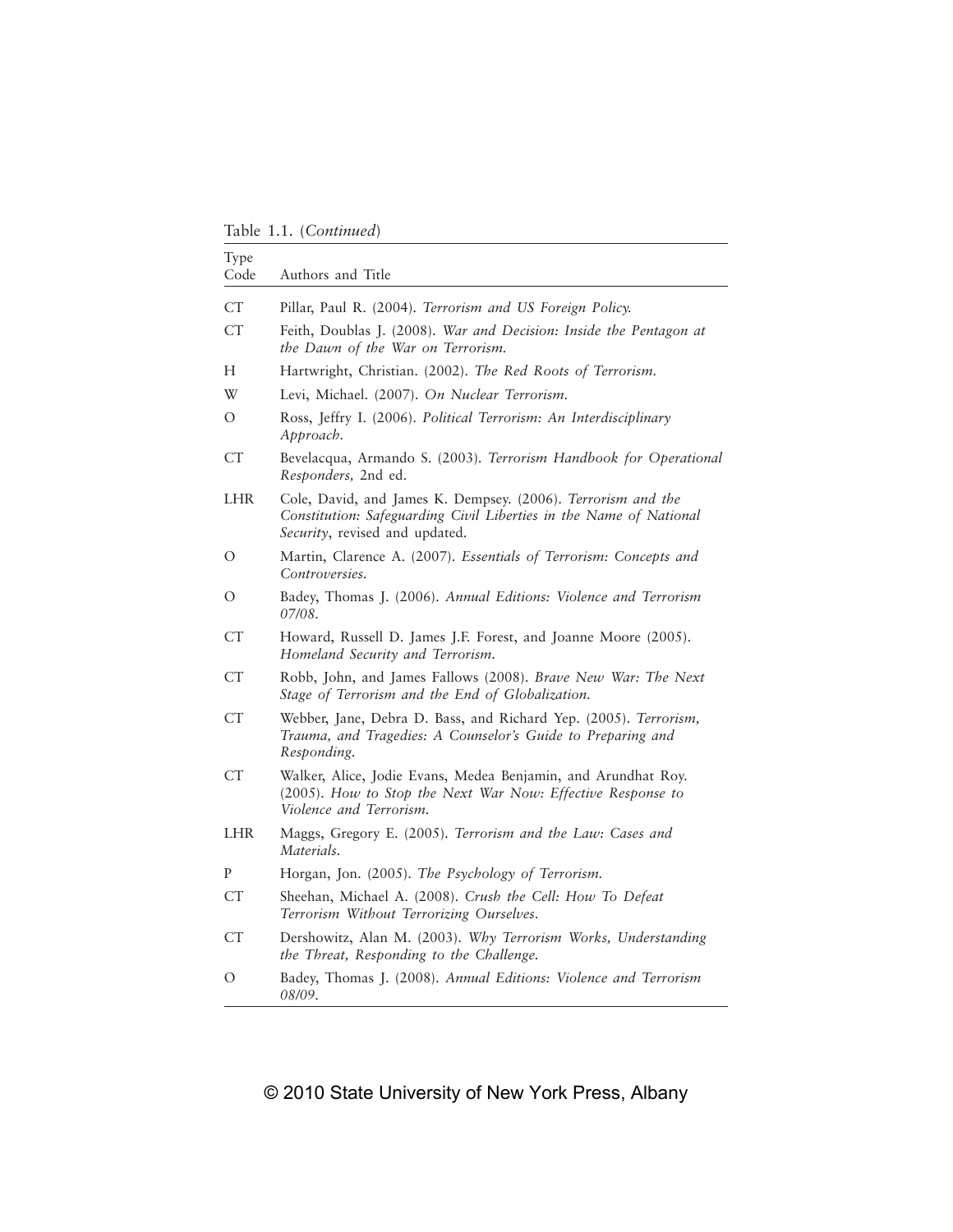- OTH Lilley, Peter. (2006). *Dirty Dealing: The Untold Truth About Global Money Laundering, International Crime and Terrorism.*
- CT Rotberg, Robert I. (2005). *Battling Terrorism in the Horn of Africa.*
- CT Hunsicker, A. (2006). *Understanding International Counter Terrorism: A Professional's Guide to the Operational Art.*
- LHR Tsang, Steve. (2008). *Intelligence and Human Rights in the Era of Global Terrorism.*
- A Richardson, Louise. (2006). *The Roots of Terrorism.*
- A Pape, Robert. (2006). *Dying to Win: The Strategic Logic of Suicide Terrorism.*
- O Combs, Cynthia L. (2008). *Terrorism in the 21st Century*, 5th ed.
- CT Howard, Russell D., and Reid L. Sawyer. (2003). *Defeating Terrorism: Shaping the New Security Environment.*
- O White, Jonathan. (2002). *Terrorism: An Introduction*, 2002 update.
- CT Khalsa, Sundri K. (2004). *Forecasting Terrorism: Indicators and Proven Analytical Techniques.*
- A Enders, Walter, and Todd Sandler. (2005). *The Political Economy of Terrorism.*
- CT Burke, Robert. (2006). *Counter-Terrorism for Emergency Responders*, 2nd ed.
- W Howard, Russell D., and James J.F. Forest. (2007). *Weapons of Mass Destruction and Terrorism.*
- R Morse, Chuck. (2003). *The Nazi Connection to Islamic Terrorism: Adolf Hitler and Haj Amin al-Husseini.*
- A Rosen, David M. (2005) *Armies of the Young: Child Soldiers in War and Terrorism.*
- CT Purpura, Philip. (2006). *Terrorism and Homeland Security: An Introduction with Applications.*
- CT Netanuahu, Benjamin. (1997). *Fighting Terrorism: How Democracies Can Defeat Domestic and International Terrorists.*
- LHR Stone, Geoffrey R. (2005). *Perilous Times: Free Speech in Wartime: From the Sedition Act of 1798 to the War on Terrorism.*
- SP Hewitt, Christop. (2002). *Understanding Terrorism in America.*
- CT Cronin, Audrey Kurth, and James M. Ludes. (2004). *Attacking Terrorism: Elements of a Grand Strategy.*
- P Volkan, Vamik. (1998). *Bloodlines: From Ethnic Pride to Ethnic Terrorism.*
- O Whittaker, D. (2002). *The Terrorism Reader*.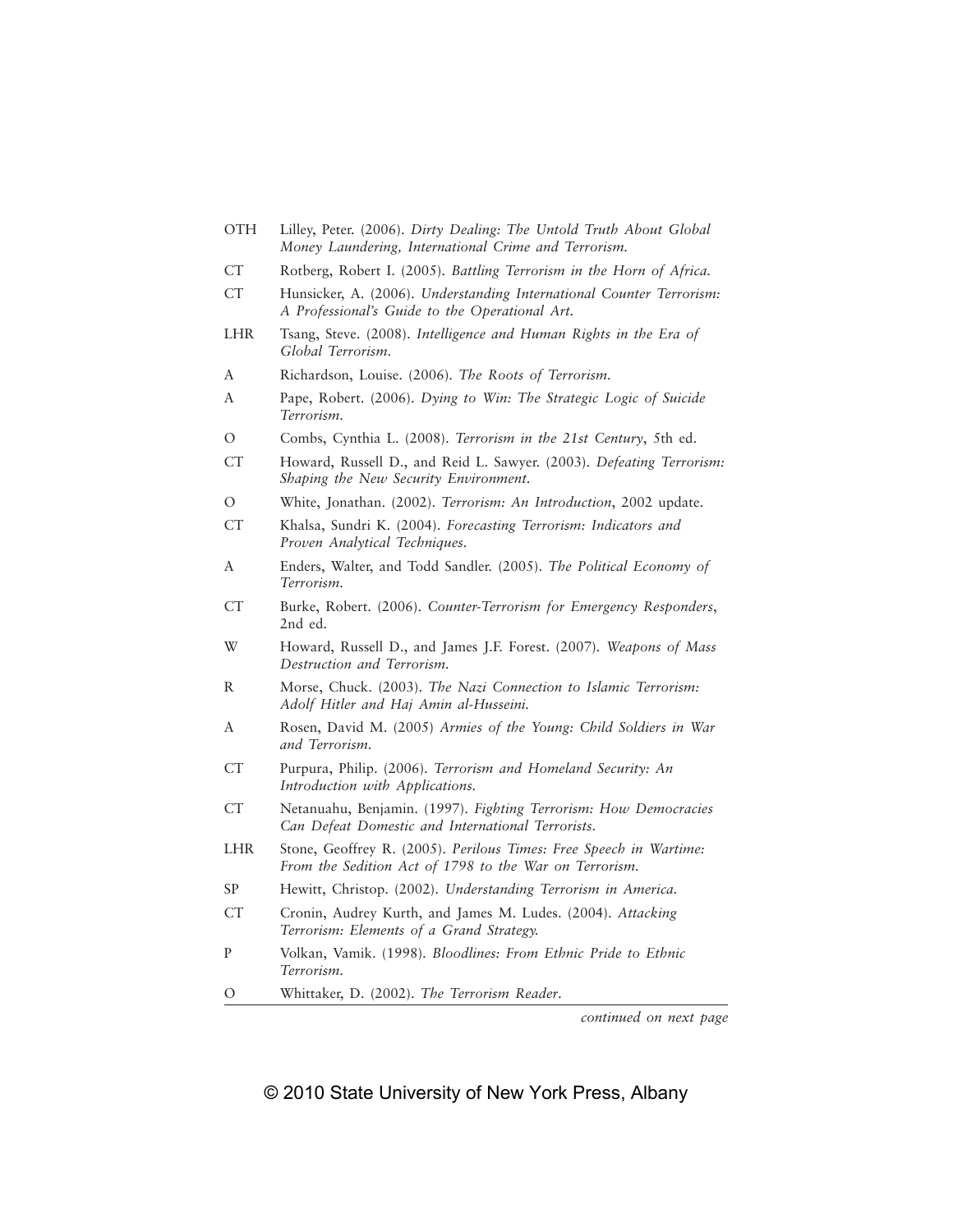Table 1.1. (*Continued*)

| Type<br>Code | Authors and Title                                                                                                                                                    |  |
|--------------|----------------------------------------------------------------------------------------------------------------------------------------------------------------------|--|
| SP           | William, Philip P. (2002). Puppetmasters: The Political Use of<br>Terrorism in Italy.                                                                                |  |
| СT           | Bennett, William J. (2003). Why We Fight: Moral Clarity and the War<br>on Terrorism.                                                                                 |  |
| СT           | Lessor, Ian O. (1999). Countering the New Terrorism.                                                                                                                 |  |
| СT           | Poland, James M. (2004). Understanding Terrorism: Groups,<br>Strategies, and Responses, 2nd ed.                                                                      |  |
| <b>LHR</b>   | Beckman, James. (2007). Comparative Legal Approaches to Handle<br>Security and Anti-terrorism.                                                                       |  |
| О            | Martin, Clarence A. (2004). The New Era of Terrorism: Selected<br>Readings.                                                                                          |  |
| <b>OTH</b>   | Kasimenis, George. (2007). Playing Politics with Terror: A User's<br>Guide.                                                                                          |  |
| <b>LHR</b>   | Farer, Tom. (2008). Countering Global Terrorism and American Neo-<br>Conservatism: The Framework of a Liberal Grand Strategy.                                        |  |
| P            | Jones, James. (2008). Blood That Cries Out From the Earth: The<br>Psychology of Religious Terrorism.                                                                 |  |
| О            | Combs, Cindy C., and Martin W. Slann. (2007). Encyclopedia of<br>Terrorism.                                                                                          |  |
| СT           | Ray, Ellen, and William H. Schaap. (2003). Covert Action: The Roots<br>of Terrorism.                                                                                 |  |
| <b>LHR</b>   | Pious, Richard M. (2006). The War and Terrorism and the Rule of<br>Law.                                                                                              |  |
| <b>OTH</b>   | Van De Ven, Susan Kerr. (2008). One Family's Response to Terrorism:<br>A Daughter's Memoir.                                                                          |  |
| SP           | Parenti, Michael. (2002). The Terrorism Trap: September 11 and<br>Beyond.                                                                                            |  |
| W            | Falkenrath, Richard A., Robert D. Newman, and Bradly A. Thayer.<br>(1998). America's Achilles Heel: Nuclear, Biological and Chemical<br>Terrorism and Covert Attack. |  |
| <b>CT</b>    | Micheletti, Eric. (2003). Special Forces: War Against Terrorism in<br>Afghanistan.                                                                                   |  |
| О            | Townshend, Charles. (2003). Terrorism: A Very Short Introduction.                                                                                                    |  |
| $\Omega$     | Gupta, Dipak K. (2005). Current Perspectives: Terrorism and<br>Homeland Security.                                                                                    |  |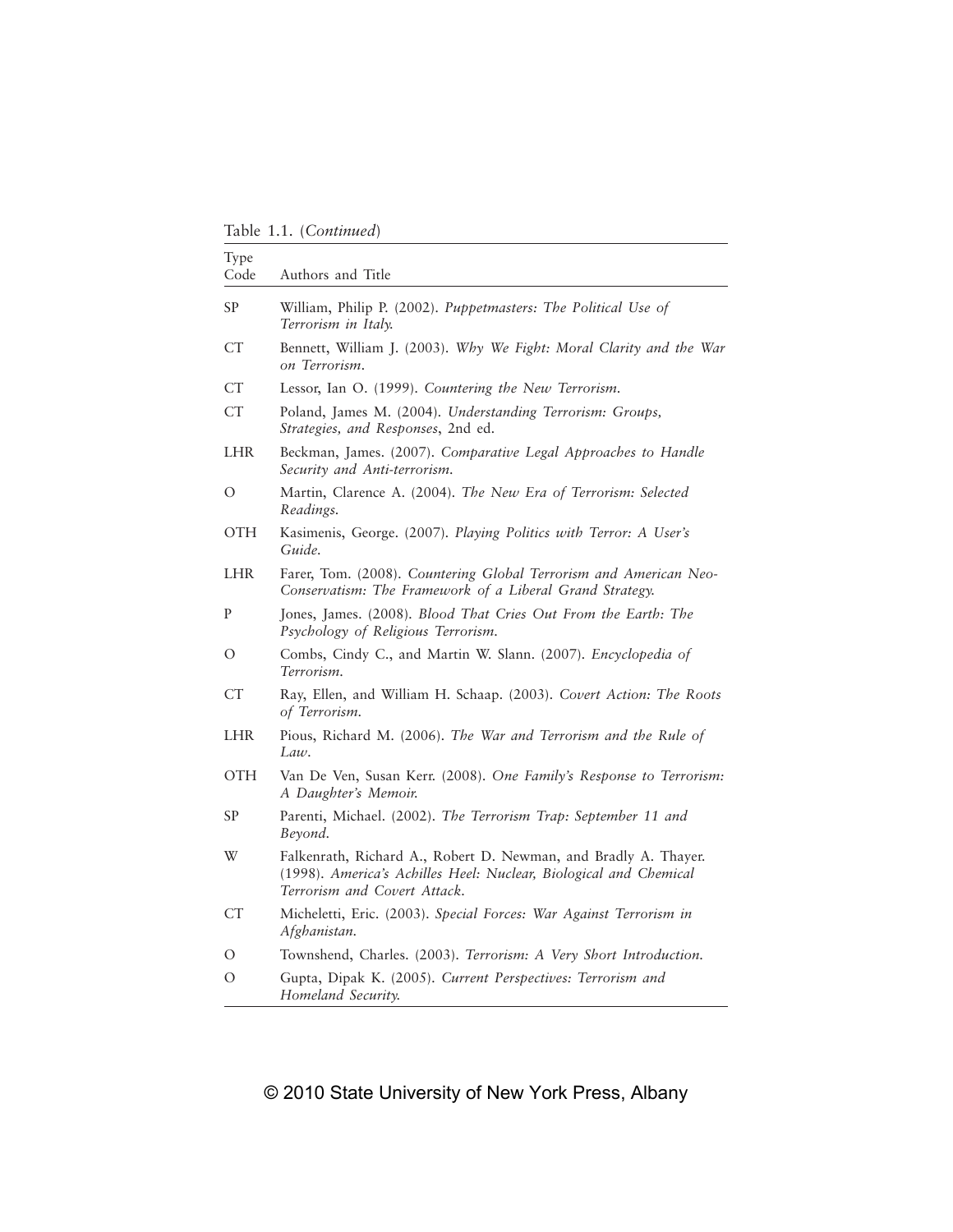- A Crenshaw, Martha. (1994). *Terrorism in Context.*
- CT Biersteker, Thomas J., and Sue E. Eckert. (2007). *Countering the Financing of Terrorism.*
- R Sageman,Marc. (2007). *Leaderless Jihad: Terror Networks in the Twenty-First Century.*
- R Adams, Neal. (2002). *Terrorism and Oil.*
- CT Burton, Fred. (2008). *Ghost: Confessions of a Counterterrorism Agent.*
- O Smith, Paul J. (2002). *The Terrorism Ahead: Confronting Transnational Violence in the Twenty-first Century.*
- SP Tellis, Ashley J., and Michael Wills. (2004). *Strategic Asia 2004–05: Confronting Terrorism in the Pursuit of Power.*
- W Boyle, Francis A. (2005). *Biowarfare and Terrorism.*
- R Emerson, Steven. (2006). *Jihad Incorporated: A Guide to Militant Islam in the US.*
- CT Posner, Richard A. (2008). *Countering Terrorism: Blurred Focus, Halting Steps.*
- CT Chandler, Michael, and Rohan Gunaratna. (2007). *Countering Terrorism: Can We Meet the Threat of Global Violence?*
- CT Heymann, Philip B. (2000). *Terrorism and America: A Commonsense Strategy for a Democratic Society.*
- A Krueger, Alan B. (2007). *What Makes a Terrorist: Economics and the Roots of Terrorism.*
- CT Banks, William C., Mitchel B. Wallerstein, and Renee de Nevers. (2007). *Combating Terrorism, Strategies and Approaches.*
- R Stern, Jessica. (2004). *Terror in the Name of God: Why Religious Militants Kill.*
- O Thackrah, John R. (2003). *Dictionary of Terrorism.*
- CT Danieli, Yael, and Danny Brom. (2005). *The Trauma of Terrorism: Sharing Knowledge and Shared Care, An International Handbook.*
- A Norris, Pippa, Marian R. Just, and Montague Kern. (2003). *Framing Terrorism: The News Media, the Government and the Public.*
- O Nyatepe-Cao, Akorlie A., and Dorothy Zeisler-Vralsted. (2003). *Understanding Terrorism: Threats in an Uncertain World.*
- LHR Pohlma, H. (2002). *Terrorism and the Constitution: The Post 9/11 Cases.*
- W Weinstein, Raymond S., and Ken Albek. (2003). *Biological and Chemical Terrorism: A Guide for Healthcare and First Responders.*
- O Harmon, Christop. (2007). *Terrorism Today.*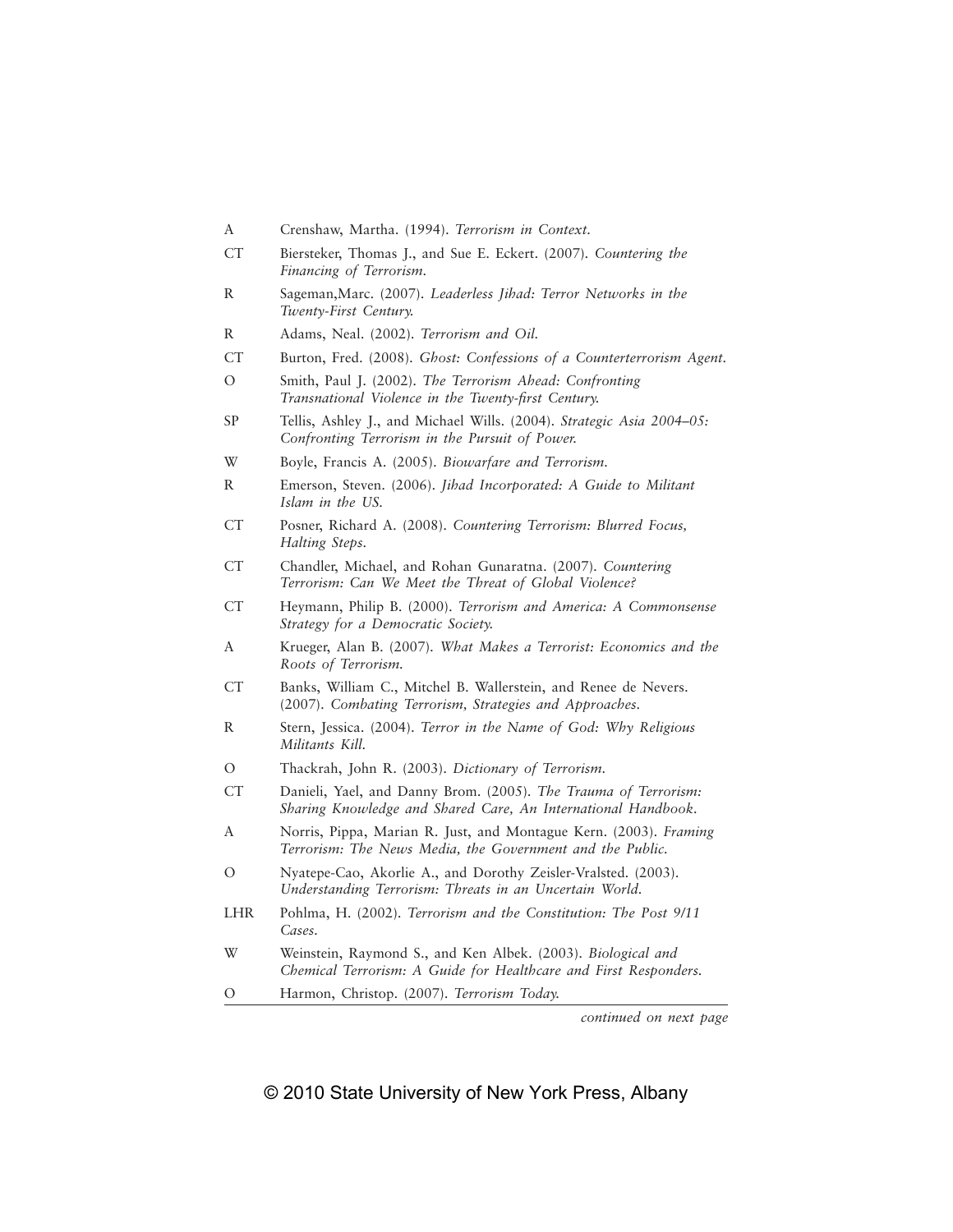Table 1.1. (*Continued*)

| Type<br>Code | Authors and Title                                                                                   |
|--------------|-----------------------------------------------------------------------------------------------------|
| <b>CT</b>    | Kessler, Ronald. (2007). The Terrorist Watch: Inside the Desperate<br>Race to Stop the Next Attack. |
| <b>OTH</b>   | Livingstone, David. (2007). Terrorism and the Illuminati: A Three<br>Thousand Year History.         |

*Source:* Based on a search using the word "terrorism" on Amazon.com in June, 2008.

Table 1.2. Coding Categories and Operationalizations

| Category                                     | Definition                                                                                                                              |
|----------------------------------------------|-----------------------------------------------------------------------------------------------------------------------------------------|
| $CT$ — Counter terrorism                     | Focuses primarily on how to defeat terrorists—<br>strongly policy oriented                                                              |
| O - Overviews of the<br>phenomenon           | Focuses on providing a survey or overview of<br>the terrorism phenomena, often in textbook<br>format or anthology of collected readings |
| $LHR$ — Legal/human<br>rights considerations | Focuses primarily on either legal implications or<br>impact on human rights                                                             |
| $A$ — Social science analysis                | Focuses primarily on terrorism as a form of<br>political violence utilized to oppose governments<br>within a sociopolitical context     |
| R — Religious/jihadi<br>specific             | Focuses primarily on current role of religious<br>fundamentalism/Islam in terrorist activity                                            |
| W - Weapons of mass<br>destruction           | Focuses primarily on chemical, biological, or<br>nuclear weapons and connections to terrorism                                           |
| $P$ — Psychology of<br>terrorists            | Focuses primarily on explaining how terrorists<br>think                                                                                 |
| $SP - Terrorism$ in specific<br>places       | Focuses in various ways on describing<br>terrorism in various locales                                                                   |
| $H - H$ istory of terrorism                  | Focuses on analyzing terrorism in the past to the<br>current manifestations                                                             |
| $OTH - O$ ther                               | None of the above                                                                                                                       |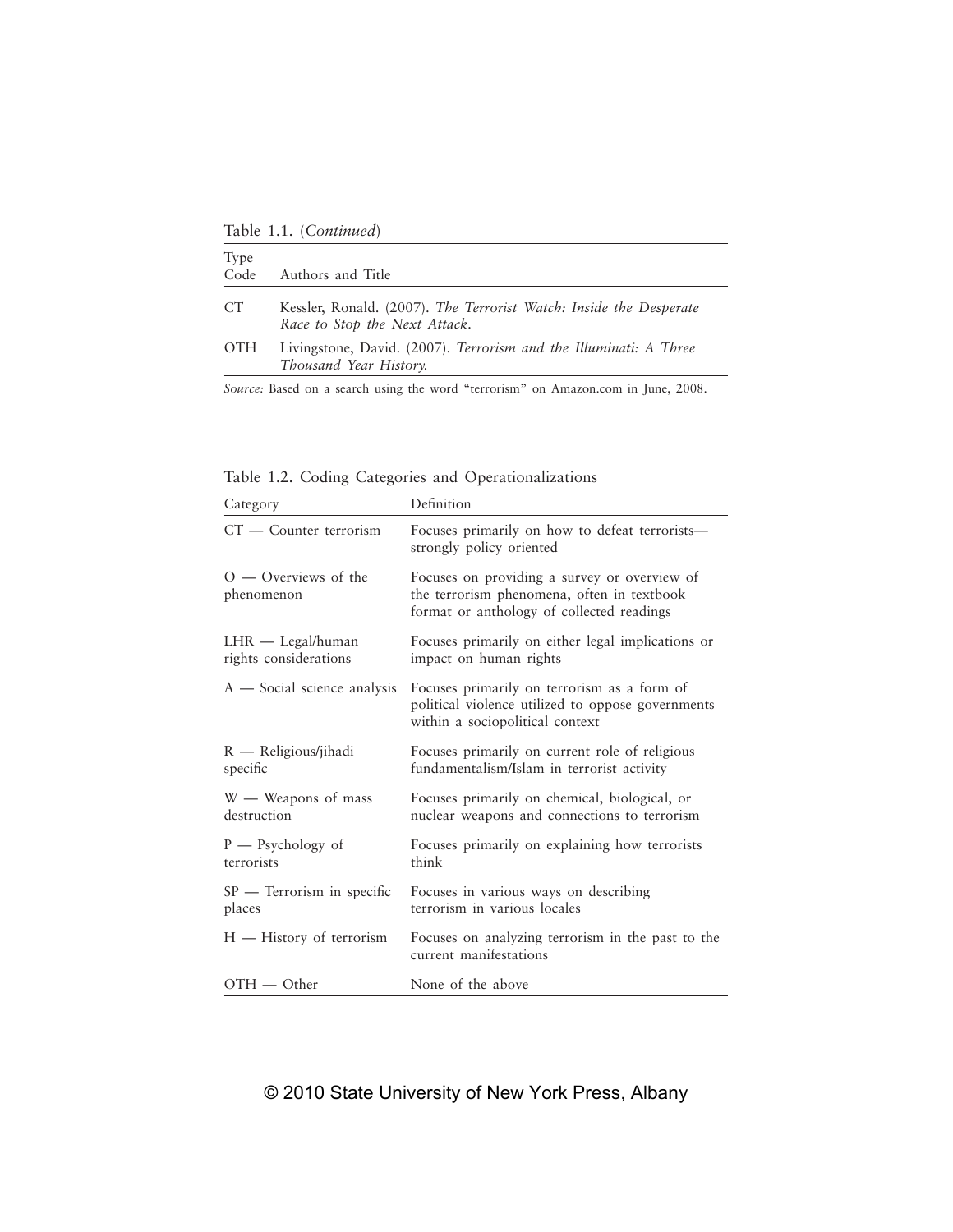| Category                          | Distribution |
|-----------------------------------|--------------|
| Counterterrorism                  | 33           |
| Overviews of the phenomenon       | 21           |
| Legal/human rights considerations |              |
| Social science analysis           | 8            |
| Religious/jihadi specific         |              |
| Weapons of mass destruction       | 6            |
| Psychology of terrorists          | 6            |
| Terrorism in specific places      | 4            |
| Other                             | 4            |
| History of terrorism              |              |

Table 1.3. Coding an Amazon Sample of the Current Terrorism Literature

*Note:* The numbers represent both absolute and proportional outcomes because the number of books examined totaled 100.

percent in all), terrorism in specifi c places (4 percent), and the psychology of terrorists (6 percent).

Only 8 percent encompassed what we have labeled as "social science analysis." The label is admittedly awkward, but the entries in this category examine terrorism as merely one type of political violence in the arsenal of dissidents, subject to variations based on the characteristics of the states, societies, and time-periods in which they take place.<sup>3</sup> The emphasis is not to condemn terrorist activity as criminal or evil, nor to propose ways to defeat terrorist activity. Instead, the emphasis is placed on how to explain the causes and impacts of this distinctive type of political behavior, relying on social science theory and methods.4 The list displayed in Table 1.1 encompasses books written in the last 15 years for the most part, so it is clear that movement toward this type of analysis is slow—on average, one book every two years.

Authors often write books to sell them to the reading public. Therefore, one could look at the list in Table 1.1, shrug, and say that it simply reflects what sells. We have no disagreement with this observation. Our minimal point is merely that neutral analysis of terrorism as a political behavior, whether it sells or not, remains fairly scarce. But something more can be gleaned, we think, from the list in Table 1.1. Standard operating procedure for writing about terrorism tends not to focus on conventional political science or sociology. Journalistic description and policy advocacy is far more common.

We do not say this to denigrate description or policy advocacy. These types of approaches can be valuable. Descriptive information is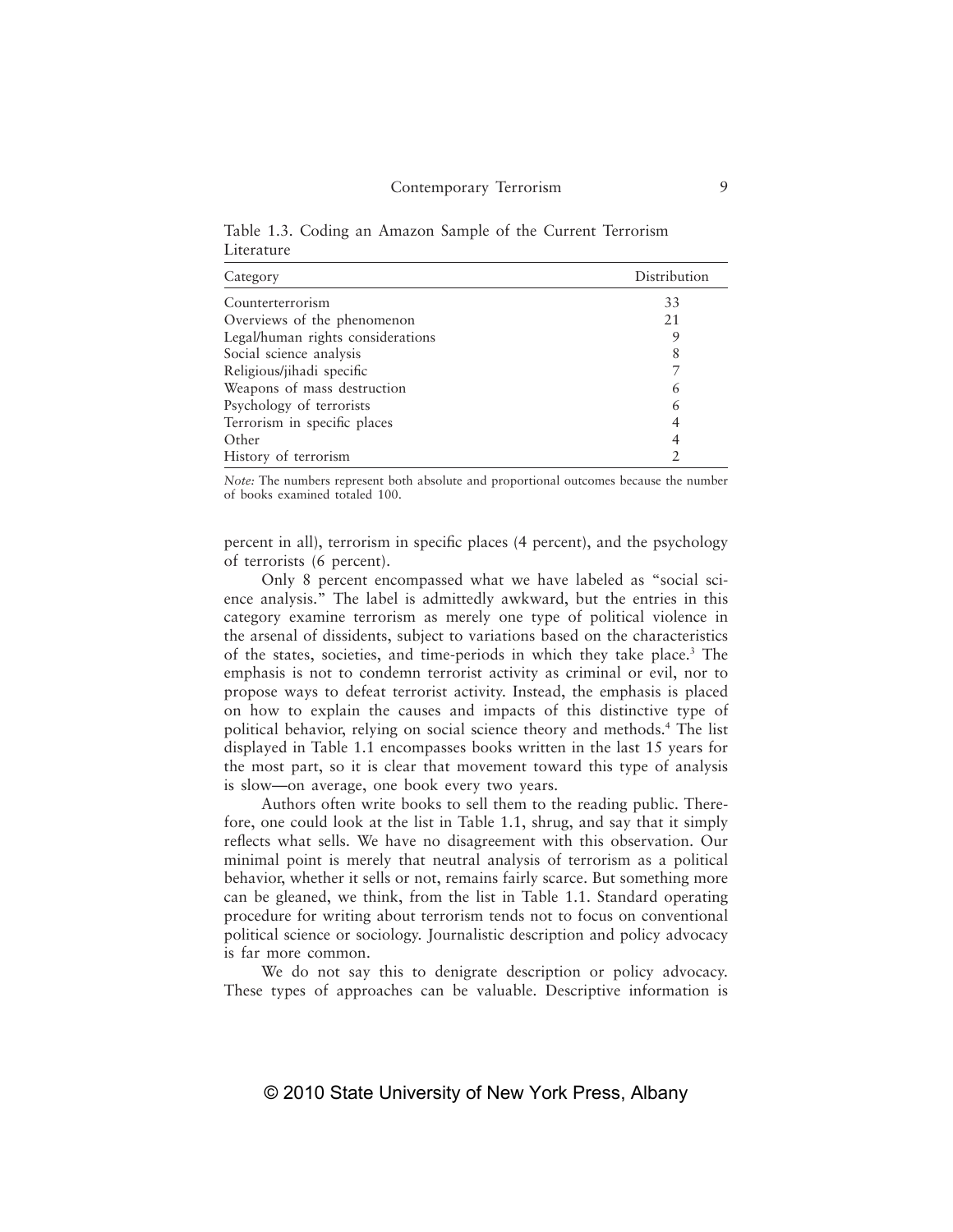certainly useful for targets of terrorism in contemplating ways to defend themselves. Analysis of any kind can hardly proceed without empirical data. Given public outrage and insecurities about terrorism, the impulse to discuss preventive policies is certainly understandable. Even so, we suggest there is also a need for more dispassionate study of terrorism as a form of political behavior.

Another way of making our case involves looking at a list of 490 desired research topics recently published. This list was developed initially by the United Nations' Terrorism Prevention Branch and updated by social scientists. It is not surprising that a terrorism prevention branch would place a great deal of emphasis on counterterrorism research topics. That is their mission after all. What is disheartening is that there are so few topics that address interpreting what terrorism is, under what circumstances it is likely to occur and succeed/fail, and what impact terrorism is likely to have on other structures and processes.

There are, to be sure, topics within categories 1 (types), 2 (linkages), 5 (state responses), 11 (evolution), 12 (war), 15 (public), 17 (trends), 18 (consequences), 19 (organization), and 25 (background factors) that are pertinent to the type of analysis of which we would like to see more done. Not coincidentally, the chapters in this book address many of these topics. Yet there is something about terrorism that keeps conventional academic treatments in the minority. Most of the 490 desired research topics summarized in Table 1.4 concern counterterrorism in one way or another. Our rejoinder is that better counterterrorism techniques might be forthcoming if we first had a stronger contextual understanding of what the varieties of terrorist political behavior represent.

We are not so naive to think that counterterrorist policies will wait while our social science understanding catches up to the need for responding to terrorist attacks. Our point is only that we have much to learn about what terrorism is, as well as when, where, why it might occur. Fortunately, research has been done on these topics and more is underway.

Both types of books on terrorism, which either describe groups that employ terrorist tactics or instruct how best to combat their tactics, are valuable; descriptive information is certainly useful for targets of terrorism in contemplating ways to defend themselves. What remain relatively scarce are attempts to bring terrorism within the boundaries of social science explanation, as opposed to a topic awkwardly stuck between genocide and gang violence.

The key to mainstreaming terrorism analyses into regular social science discourse involves two steps. First, avoid treating the terrorism topic as if the word "terrorism" began with a capital T. Terrorism is a violence tactic in the arsenal of groups (and states). Whether we regard it as evil,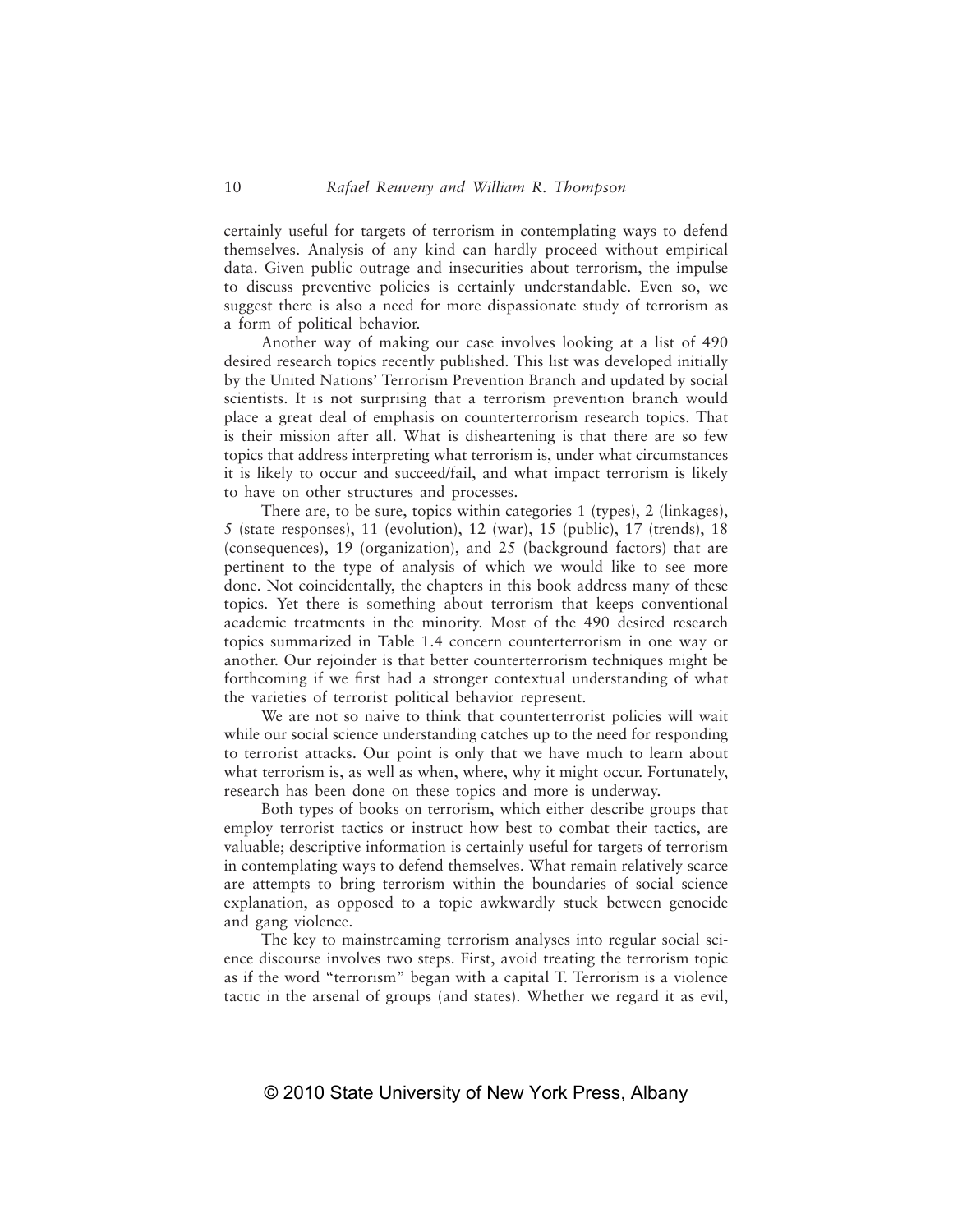Table 1.4. United Nations' Terrorism Prevention Branch Research Desiderata

| Research Categories                                                           | Number of Topics and Comments                                                                                                     |
|-------------------------------------------------------------------------------|-----------------------------------------------------------------------------------------------------------------------------------|
| 1. Types of terrorism                                                         | 23 topics on whether different types of<br>terrorists behave differently                                                          |
| 2. Linkages                                                                   | 14 topics on whether terrorist organizations<br>have links to other types of networks<br>(criminal, drugs, and political parties) |
| 3. Kidnapping/hostage-taking                                                  | 6 topics on how kidnapping behavior works                                                                                         |
| 4. International cooperation                                                  | 22 topics on counterterrorism cooperation<br>among various organizations                                                          |
| 5. State responses                                                            | 19 topics on how different types of states<br>engage in counterterrorism                                                          |
| 6. "Best Practices" and<br>"lessons learned": UN member<br>states experiences | 14 topics on what works best in<br>counterterrorism                                                                               |
| 7. Psychological and<br>sociological factors                                  | 25 topics on the mindset of terrorists and<br>using psychology for counterterrorism                                               |
| 8. Security                                                                   | 27 topics on preventive counterterrorism                                                                                          |
| 9. Legal efforts                                                              | 14 topics on legal regulation of terrorist<br>behavior                                                                            |
| 10. Training                                                                  | 6 topics on training for counterterrorism                                                                                         |
| 11. The evolution of terrorism                                                | 11 topics on how terrorist organization and<br>tactics change over time                                                           |
| 12. War and terrorism                                                         | 29 topics on the interactions between war<br>and terrorism and how to use military forces<br>to suppress terrorism                |
| 13. Terrorism and the criminal<br>justice system                              | 11 topics on terrorists on trial and in prison                                                                                    |
| 14. Media                                                                     | 12 topics on how terrorism is portrayed in<br>the press and in the cinema                                                         |
| 15. Terrorism and the public                                                  | 6 topics on terrorism's impact on the public<br>and public opinion about terrorism                                                |
| 16. Counterterrorist measures<br>and responses                                | 86 topics on various approaches to<br>counterterrorism                                                                            |
| 17. Trends and statistics                                                     | 8 topics on counting different types of<br>terrorism                                                                              |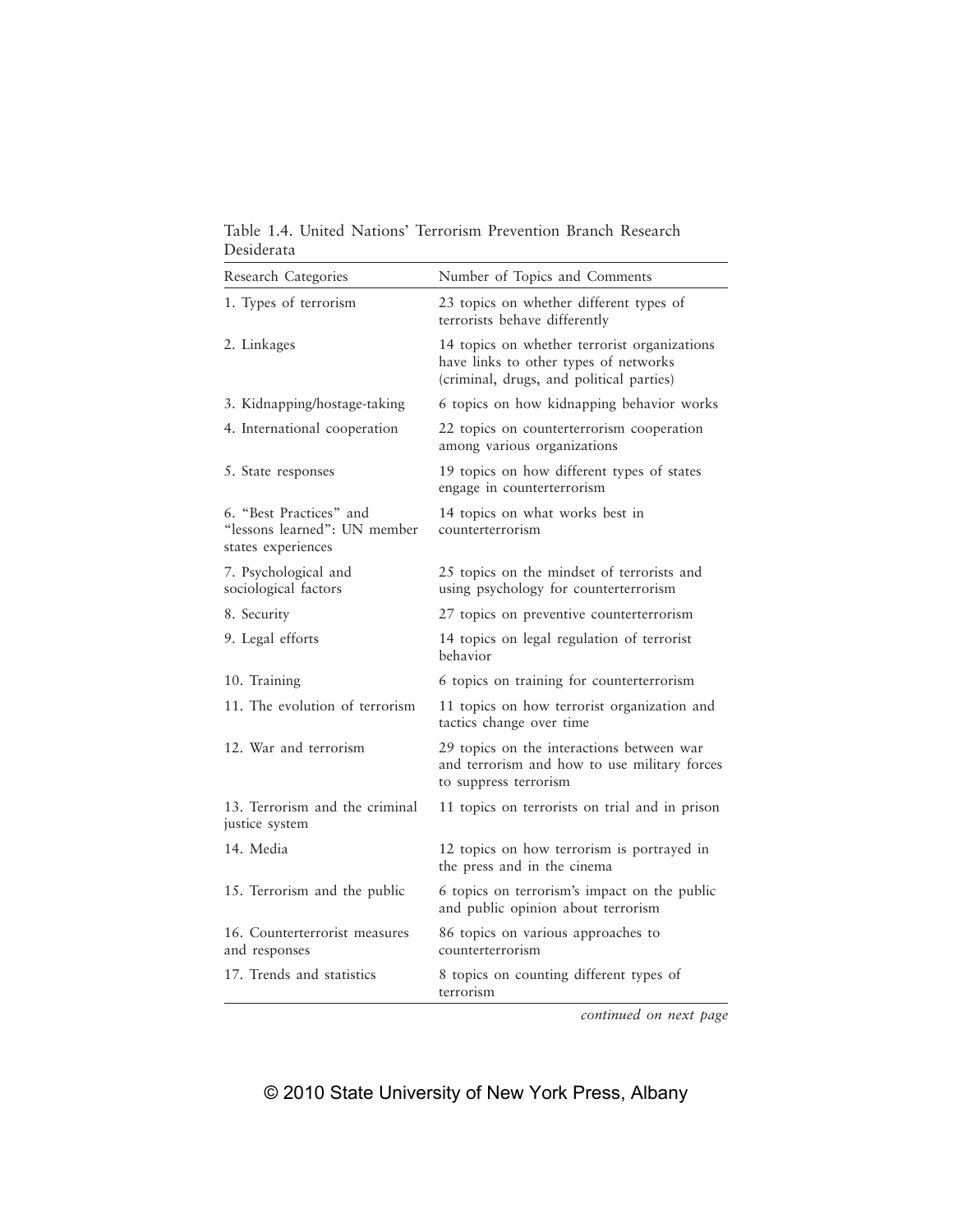| Research Categories                                                       | Number of Topics and Comments                                                         |  |
|---------------------------------------------------------------------------|---------------------------------------------------------------------------------------|--|
| 18. Consequences of terrorism                                             | 5 topics on assessing the effects of terrorism                                        |  |
| 19. Terrorist groups:<br>organizations and characteristics                | 23 topics on how terrorist groups are<br>organized                                    |  |
| 20. Victims                                                               | 16 topics on the problems terrorist victims<br>experience                             |  |
| 21. Terrorist demands and<br>tactics                                      | 54 topics on terrorist tactics and how to deal<br>with them                           |  |
| 22. Theoretical/conceptual/<br>definitional considerations                | 7 topics on how analysts write about<br>terrorism                                     |  |
| 23. Risk analysis                                                         | 8 topics on assessing risk and threat                                                 |  |
| 24. Dynamics of terrorism                                                 | 15 topics on terrorist motives and repertoires<br>and what might be done about them   |  |
| 25. General background factors<br>facilitating international<br>terrorism | 21 topics on the domestic and international<br>contexts in which terrorism take place |  |

*Source:* Based in part on Schmid and Jongman (2007, 268–291).

legitimate or illegitimate, criminal or noncriminal, or a threat to civilization is beside the point. Social scientists study a number of phenomena that they do not necessarily like. But if analysts begin with the assumption that a particular type of behavior should be eliminated altogether from the possible behavioral repertoire of political actors, any subsequent analysis is likely to be strongly influenced by the author's repugnance.

Second, and much more difficult to accomplish, is to analyze terrorism in order to test theories about political violence. Authors on terrorism often choose their topics according to which groups have been most prominent in the media or, alternatively, which groups have been labeled terrorists by antagonistic governments. Area specialists, of course, are most likely to focus on terrorist groups in their selected corner of the world. We propose instead that analysts begin first with a theoretical question and then select appropriate phenomena or groups that allow one to assess the validity of more abstract propositions. In many cases, this type of analysis will not contribute to governmental interests in suppressing terrorism. Nor will it necessarily highlight the clearest threats to political stability. But, it may help us to interpret just where terrorism fits in within the political landscape, and how it relates to political structures and processes.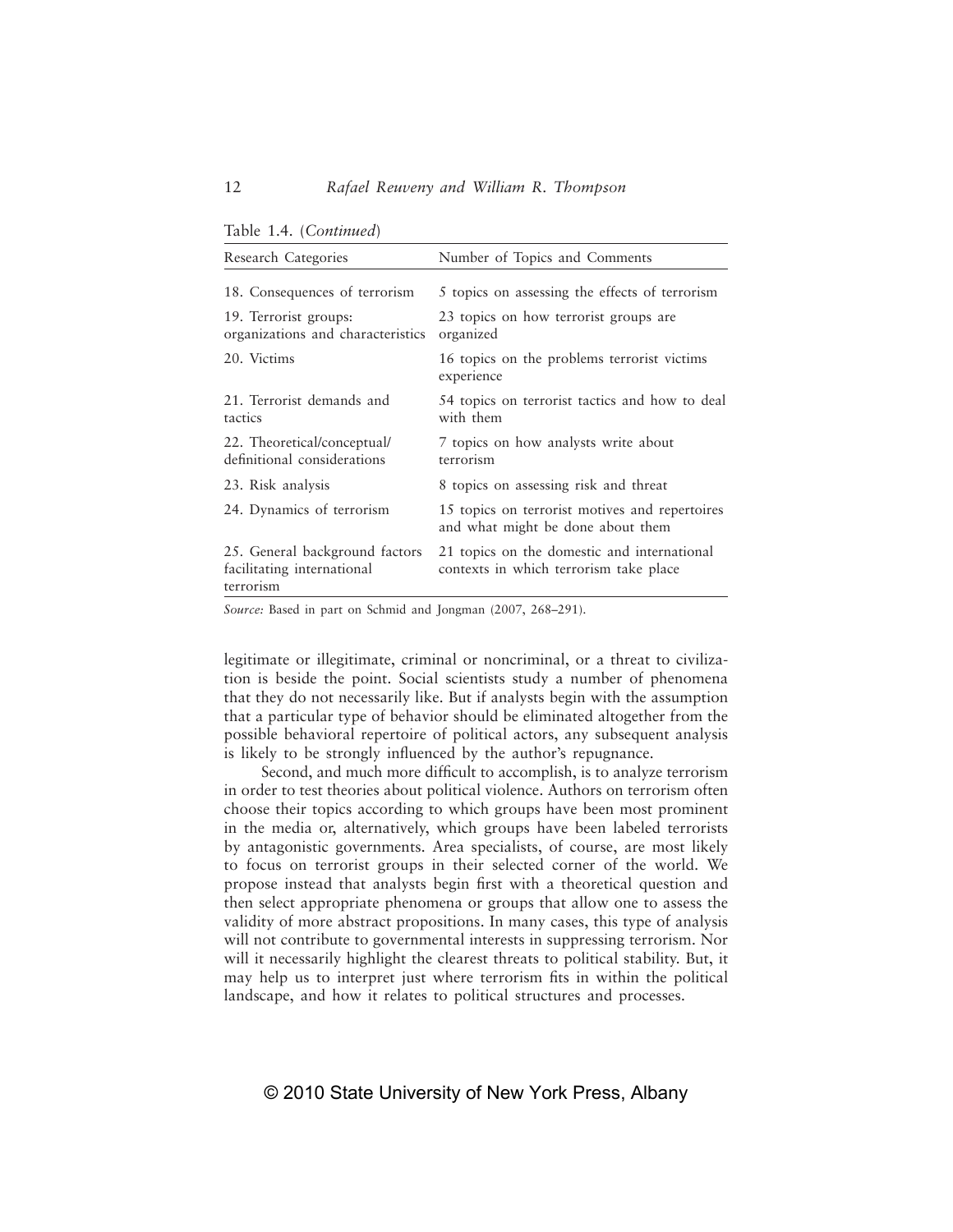#### Contemporary Terrorism 13

Accordingly, there are no specific methodological techniques that necessarily deserve priority over others. Case studies, large-N statistical analyses, game theory, polling, interviews, archival investigation, and content analysis are all germane. It is not so much a matter of how one pursues hypotheses about terrorism but rather why. The ideal situation entails pursuing hypotheses about terrorism as a way of assessing theories about political violence—as opposed to only describing, condemning, or praising terrorism, or, alternatively, developing strategies to defeat terrorism. We realize the ideal is not often achieved. Nor is it necessarily a goal in which all analysts of terrorism will be interested. Nonetheless, it remains a goal for social scientists to work toward as much as is feasible.

#### General Layout of the Book

One complicating factor in bringing terrorism into the social science realm is the tendency of the phenomena to change its shape over time. For instance, it was once conventional wisdom to believe that nonstate terrorists were inclined to minimize casualties so as not to completely alienate their intended audience. Yet the latest form of terrorist behavior by jihadists sometimes seeks to maximize casualties to better gain attention for its cause and weaken the will of its opponents. Terrorist behavior is complex and subject to change. We need to explore the origins of multiple varieties of terrorism, each within its appropriate historical context, examining how and when terrorism tactics escalate. We also need to consider the responses engendered by terrorism tactics, not only in terms of what works or does not work, but as appropriately contextualized, reciprocal behavior between attackers employing terrorist tactics and defenders generating responses.

In short, we must "mainstream" terrorism just as we are coming to terms with asymmetrical warfare in general (e.g., insurgencies and civil wars) as inescapable dimensions of contemporary reality. Terrorism is much more likely to evolve than disappear any time soon. We need to accept this reality and learn how to conceptualize terrorism, theorize about it, and model it, just as we do other phenomena in the social sciences.

Modeling terrorism is what distinguishes this volume from journalistic description and copping strategy advocacy. We organize this work in four parts, each including three or four chapters that share an analytical focus. The first part of the volume includes contributions by Manus Midlarsky, Christopher Butler, and Scott Gates, Rhonda Callaway and Julie Harrelson Stephens, and Erica Chenoweth, focusing on the origins of contemporary terrorism. The second part of the volume includes three articles, written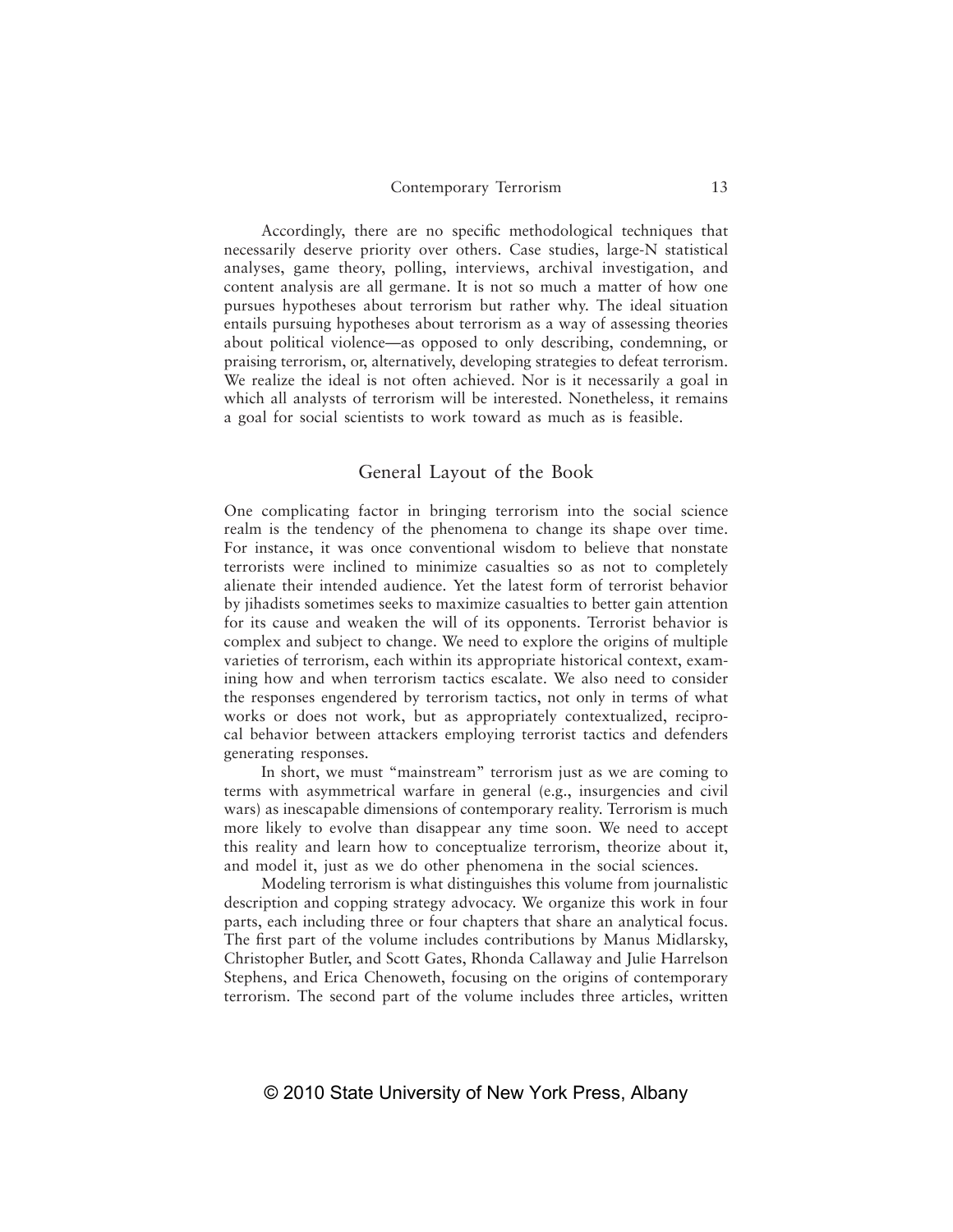by Sandra Borda, David Sobek and Alex Braithwaite, and Lyubov G. Mincheva and Ted Gurr, which study processes related to the escalation and expansion of contemporary terrorism. A third part includes three chapters focusing on counter strategies in fighting terrorism, written by Gil Friedman, William Josiger, and William Zartman and Tanya Alfredson. Finally, the fourth part of the volume, focusing on broader responses to contemporary terrorism, includes four articles, written by Christine Fair and Bryan C. Shepherd, Peter Romaniuk, Michael Stohl, and John Mueller. Taken together, the 14 chapters paint a holistic picture of origins, escalation, and expansion of terrorism, and counter strategies and responses to cope with it. An overview of the chapters in each section follows.

#### Part One: Origins

The first part of the volume examines the origins of terrorism and the forces contributing to rise in terrorist acts. The four chapters analyze the roots of twentieth-century political extremism, evaluate the effect of organization patterns, study the effect of state repression in Chechnya, and the role of democracy and democratization in the rise of terrorist activities.

Opening the origins section, Midlarsky focuses on the contexts, etiology, and behavioral traits of the early-twentieth-century European fascism as modal cases of political extremism. He defines them as social movements that pursue goals or programs that existing states view as unacceptable. Another common denominator is that these movements suppress concerns for individual rights in their pursuit of collective goals and are quite prepared to engage in mass killing of any opponents to their programs. Why might this be the case? Midlarsky's explanation focuses on a sequence of initial subservience to external forces, followed by a period of societal gain that is abruptly disrupted by catastrophic losses in population or territory. War losers are especially susceptible to this type of situation. The emotional response is apt to be one of anger over the injustices brought about by some unpopular group that is blamed for the outcome. The intensity of emotion and anger leads to a commitment to doing something radically in order to improve the situation. Midlarsky closes his chapter with the suggestion that this model can be used as a template to understand contemporary terrorist groups, particularly ones engaged in fundamentalist religious programs. In the case of intensely angry jihadis, a long period of subordination to the West was seemingly ended by successes in Afghanistan only to be reversed by the presence of U.S. troops in Saudi Arabia and elsewhere. The commitment to the restoration of a Caliphate is similar to fascist plans to rebuild their states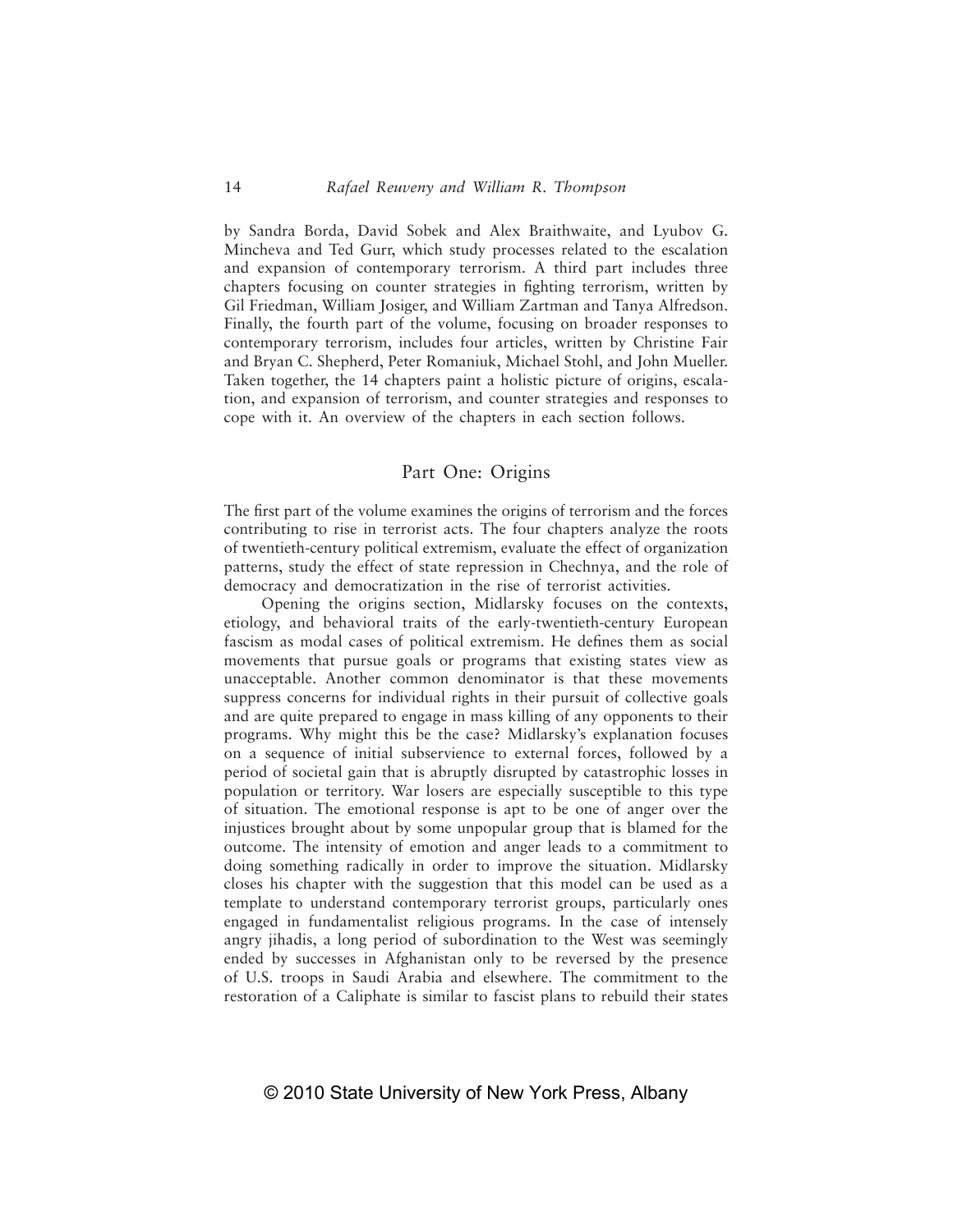along collectivist lines. Thus, from Midlarsky's perspective, modern terrorism should be viewed as one type of political extremism.

In the second piece, Butler and Gates seek to disentangle the technology of terror. They argue that actors facing a state of unfavorable peace have three primary choices: absorb the losses imposed by this state of affairs, engage in conventional warfare to change the status quo, or engage in unconventional warfare to do so. The choice of unconventional warfare is further disaggregated into activities involving terrorism and guerrilla warfare. Disentangling the technology of terror requires, Butler and Gates argue, a focus on the asymmetrical aspects of the problem, the interactions between superior state forces on one side and the insurgents and their complicit public on the other. Fighting superior state forces is viable as long as the cost of war for the insurgents is not too high. When discontented actors are much weaker than the state forces they face, the costs of conventional and guerilla warfare may be prohibitive. The use of terrorism, in contrast, may entail low enough cost to make it a viable alternative course of action. The focus on asymmetry suggests the state may more successfully quell dissent by "being just" than by increasing its power and investing in defense.

Callaway and Harrelson-Stephens have different curves in mind to explain terrorism. They argue that terrorism is a function of political participation, quality of life, and security but that each variable has a different relationship with the probability of the emergence of terrorist tactics. The relationship between political rights and terrorism is linear and positive. The more open the political system is, the less likely are members of the population to employ terrorist tactics. The quality of life–terrorism relationship resembles an inverted U, with terrorism most likely to be exhibited in the middle of the inverted U. The security-terrorism relationship is more complicated. Regimes capable of total suppression of dissent have less to fear from terrorism than do regimes that fall short of that control extreme. Moreover, the more blatant is the regime's attacks on its population, the greater is the popular support for terrorist activity. Thus, repressive regimes that fall short of complete control are the ones most likely to encourage terrorist attacks.

The authors apply this theory to the growth of terrorism in Chechnya with mixed results. Political rights were and remain limited. The old Soviet regime had approximated the extreme end of the continuum prior to the advent of Gorbachev. The subsequent relaxation of regime control encouraged the emergence of an independence movement. Thus, the political participation and regime security control variables seem to fit. The one variable that does not conform is the quality of life factor, which remained consistently low, thereby neither satisfying a J-curve or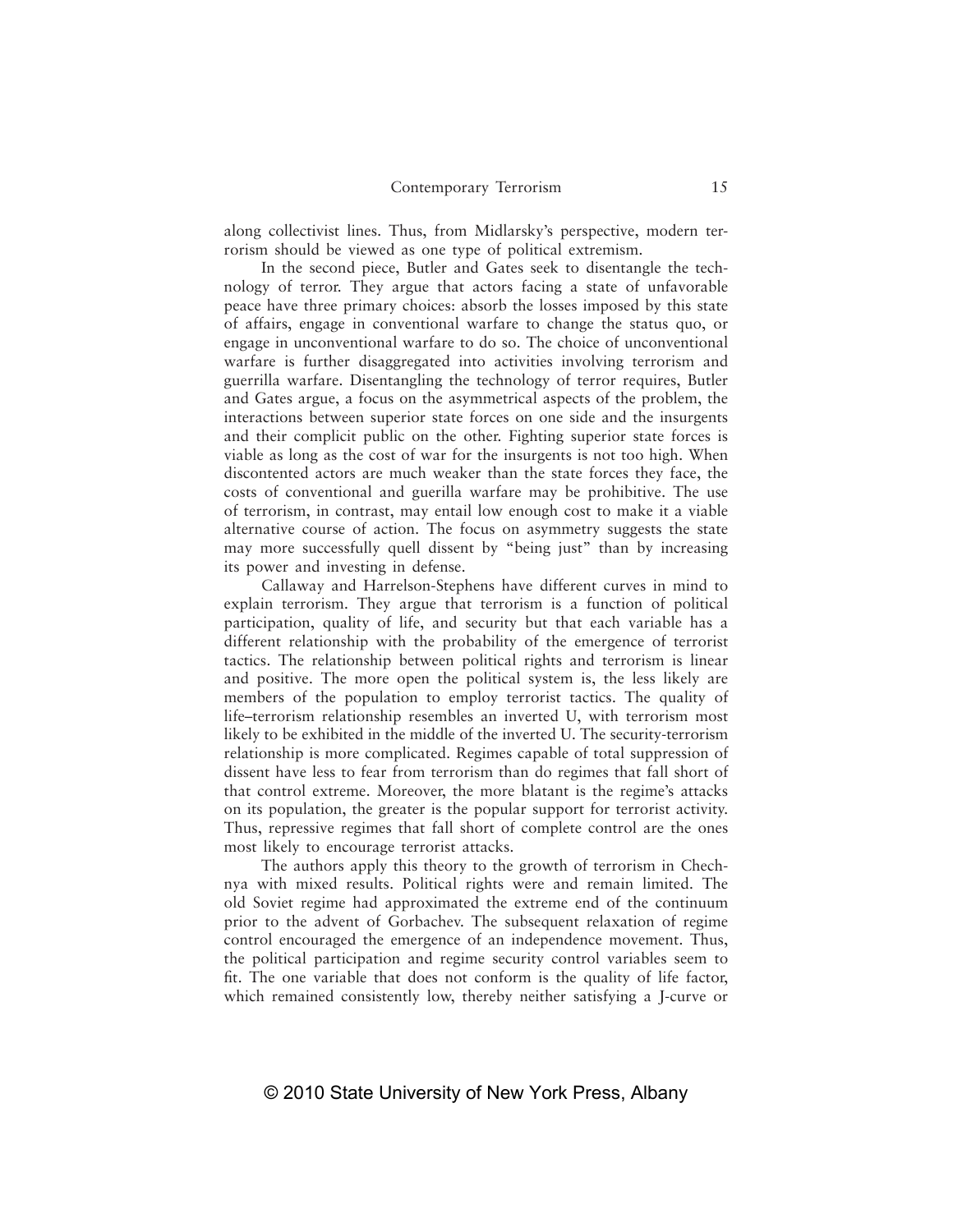an inverted U expectation. Callaway and Harrelson-Stephens conclude with some speculations about intervening variables. One possibility is that political systems with a colonial history of subordination interacting with metropoles of fluctuating strength may exacerbate the probability of violence. Another is that the introduction of foreign fighters into the conflict zone can lead to situations in which the local, extreme dissident movement is basically hijacked by external actors. One or both of these factors may help explain why Chechnya only partially conforms to their analytical expectations. Ultimately, more cases will be needed to sort out the explanatory power of the theory and to establish what are or may be deviant cases.

Concluding the origins section, Chenoweth examines why terrorist groups seem more prevalent in democracies than in autocracies. She argues the answer has to do with intergroup competition among terrorist groups of various ideologies. Motivated by the competitiveness of the political regime in a democracy, the competition between terrorist groups explains, she hypothesizes, an increase in the number of new terrorist groups. She tests this hypothesis by conducting a statistical analysis of 119 countries from 1975 to 1997, employing the number of new terrorist groups as the dependent variable. The key independent variables are agenda competitiveness and intergroup competition. The findings support her hypothesis, but also suggest the relationship is curvilinear: both the most competitive and the least competitive regimes exhibit the largest number of new terrorist groups. Chenoweth concludes that effective counterterrorism policies must consider intergroup dynamics. Officials espousing democratization as a cure for terrorism may have it wrong; intense democratization may actually encourage terrorism.

#### Part Two: Escalation and Expansion

Moving to the second part of our volume, the escalation and expansion of terrorism processes do not occur randomly. Conditions need to be conducive for terrorism to increase its level of violence or to expand its geographical scope. The three chapters included in this part of the volume shed light on these escalatory and expansionary processes, demonstrating them in three particular cases, Colombia, Israel, and Kosovo.

Escalation processes can seem inadvertent. Two sides engage in tit-for-tat exchanges until one side is seen as responding more violently than the other side's attacks. Suddenly, the exchanges have moved to new heights of lethality without either side fully anticipating the escalation.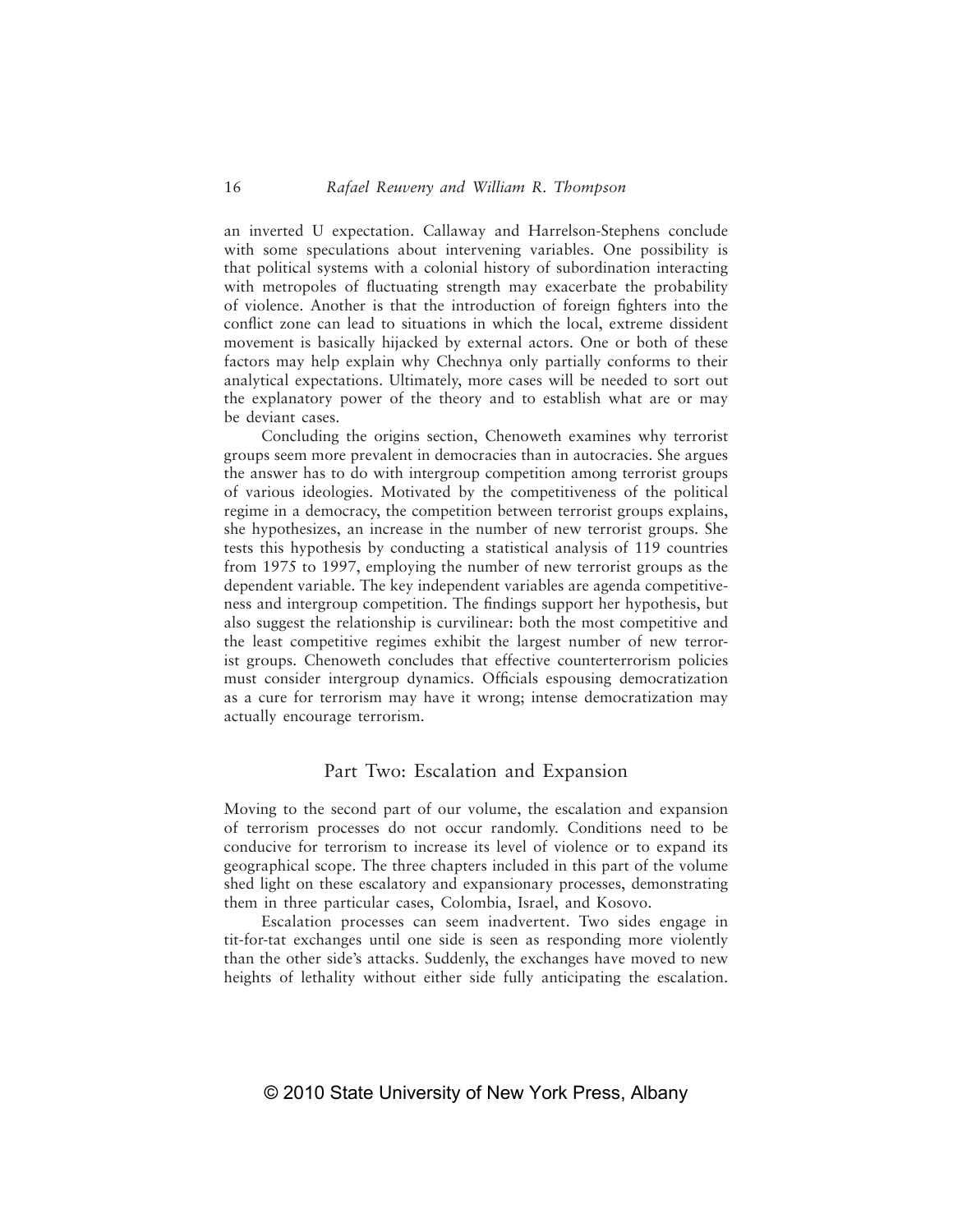Alternatively, escalation can occur when domestic fighting in one country spills over the border into adjacent states. Borda, however, writes about a different type of escalation—one that is explicitly intentional. Prior to September 11, 2001, the U.S. government was aiding the Colombian government in attempting to suppress the flow of drugs from Colombia to North America. At the same time, the U.S. government was reluctant to provide resources that the Colombian government could employ with domestic insurgents. Borda argues that Colombian decision makers began portraying its domestic opponents as terrorists after 9/11 so that they could manipulate the newfound U.S. interest in terrorism suppression to obtain more external military resources. In this the Colombian government was successful, but not without potential costs. Internationalization of a domestic conflict can gain the government more resources but it can also tie its hands should there be an opportunity to negotiate with the opposition. In other words, the trade-off can be resources for decision-making autonomy and possibly more protracted conflict.

In chapter 7, Sobek and Braithwaite address two additional aspects of our problem: the effect of a country's international dominance and its choices of conciliatory or retaliatory responses to attacks by its weaker political foes on the number of terrorist attacks against it in a time period. In previous work, Sobek and Braithwaite have investigated these questions in the context of the U.S. diplomatic and international military dominance and terrorist attacks against U.S. citizens and properties around the world. In this chapter, they shift focus to Israel, ascertaining the effect of Israel's military and economic dominance in the Middle East and concessionary or retaliatory policy choices on the number of attacks occurring within Israel or leading to Israeli casualties abroad in a given year or quarter. The findings suggest that when Israel enjoys high levels of capabilities relative to its neighbors it faces more attacks. Israeli concessions reduce the number of attacks, argue the authors, while retaliatory actions increase attacks.

Concluding the second part of this volume, Mincheva and Gurr study synergies between international terrorism and organized crime. The authors argue that, though the goals of terrorists and criminals differ, the politically motivated terrorist groups and greed-motivated criminal syndicates sometimes work together. Seeking to explain this fact, Mincheva and Gurr's theoretical framework is based on ideas drawn from social movement theory, conflict analysis, and criminology. They propose that one condition for terrorist-criminal collaboration is the existence of trans-state nationalist, ethnic and religious movements, which promotes collaboration based on shared values and mutual trust. Other conditions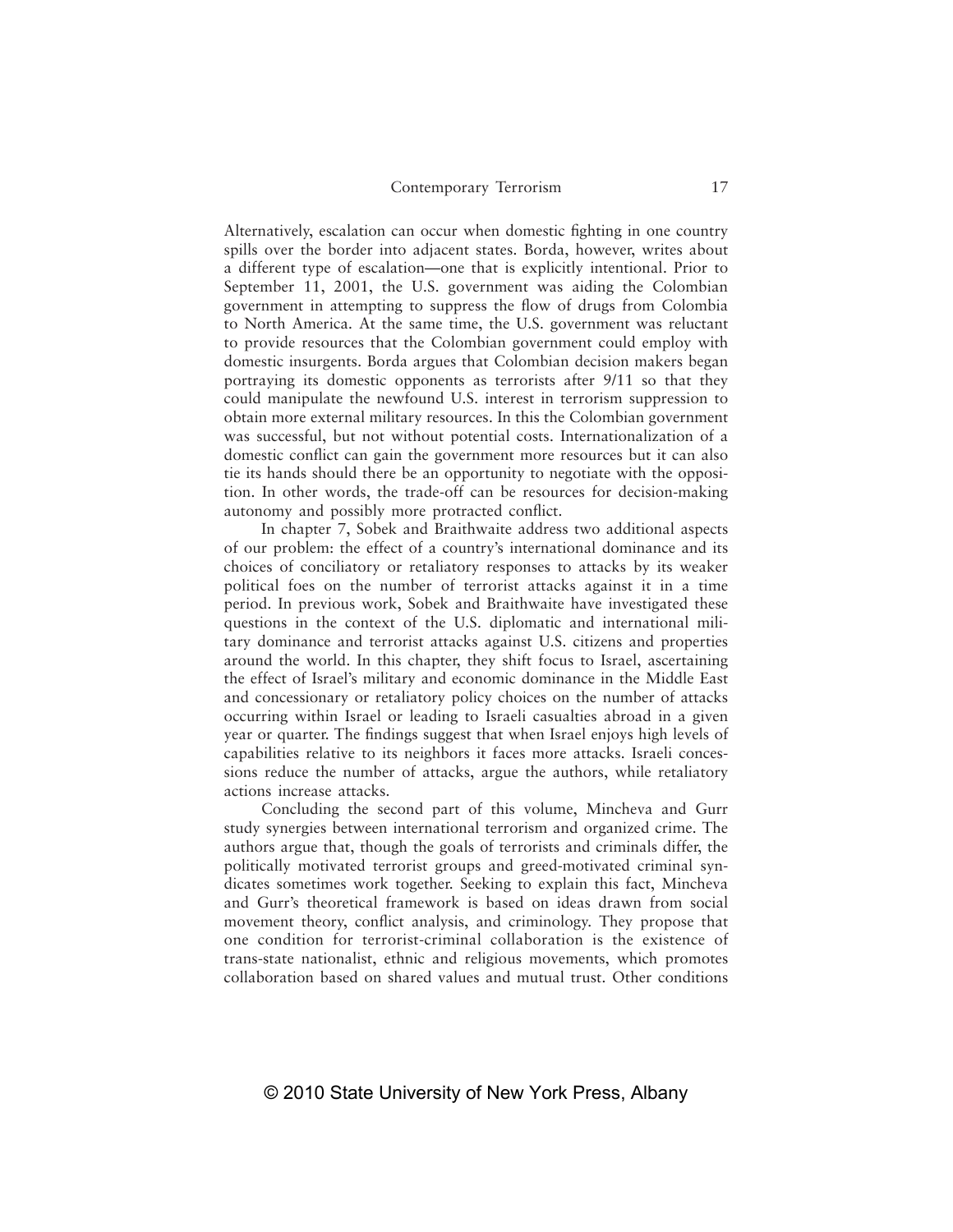include the occurrence of an armed conflict, providing incentives and possibilities for cooperation, and forces facilitating transnational illegal exchanges, which often involve intermediaries and corrupt state security forces. Mincheva and Gurr illustrate the operation of their model in the case of the Kosovar Albanian separatist movement, which has evolved into a political-criminal syndicate. Other cases are mentioned in passing, involving Colombia, Afghanistan, and Turkey.

#### Part Three: Counter Strategies

Moving to the third part of our volume, which focuses on counter strategies employed in the war on terror, we discover the patterns of terrorism and the contexts within which it operates are not uniform across time and space. As a consequence, the counter strategies employed in fighting terrorism and the broader responses of populations to terrorism are apt to be more complex than a simple terrorist action-governmental suppression reaction model might suggest.

Friedman concurs that modeling counterterrorism strategies is a complex undertaking. Focusing on what he calls asymmetric protracted conflicts, he believes it is possible to model the costs and benefits associated with a dominant rival's counterterrorist strategy, but not without bumping into some serious problems. Once violence begins, the dominant rival needs to address the subordinate rival's ability and willingness to engage in violent attacks. Yet once violence is underway, the subordinate rival is all the less likely to be prepared to make concessions and the dominant rival will also avoid concessions for fear of being perceived as lacking in resolve. Should a subordinate rival make concessions, with or without ongoing violence, the dominant rival may lose its motivation to respond appropriately, thereby encouraging the subordinate rival to return to, or to escalate, its level of violence. If the dominant rival responds to subordinate violence with repression, its dilemma is that it must be sufficiently coercive to deter subordinate attacks but must avoid too great of an expansion of anger/hatred within the subordinate population. Throw in such additional ingredients as subordinate organizational disintegration, perceptions of possible settlements, and high religiosity, and the complexity of the asymmetrical protracted conflict situation begins to defy both modeling and operationalization.

Josiger, however, is more sanguine about making generalizations about what works and what does not work in counterterrorism for the older, more affluent states of Europe (in particular, the United Kingdom,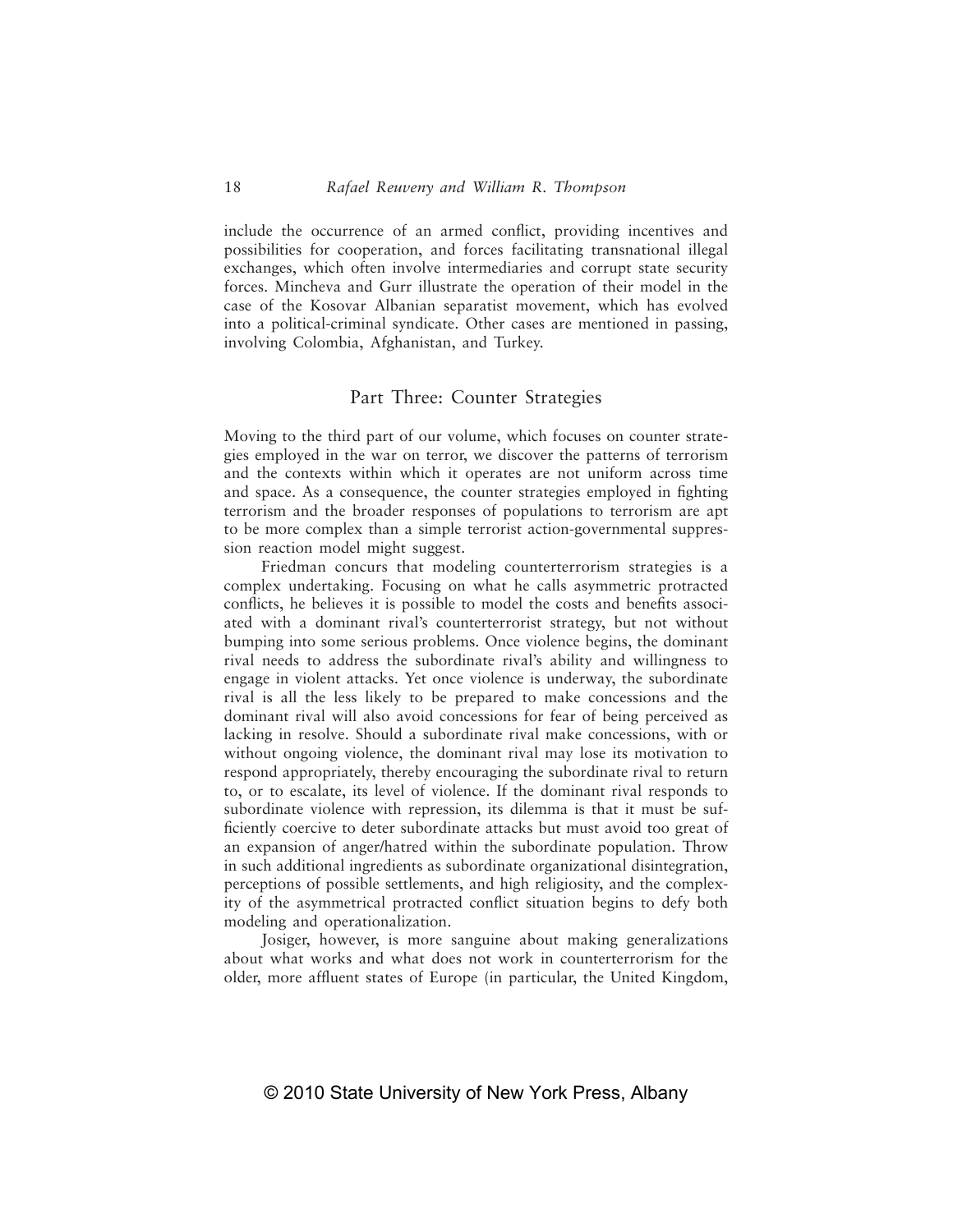Spain, and France). After several decades of experience, he thinks the following generalizations have support. One, if terrorism lacks domestic support, governments can employ firm responses. But if terrorism enjoys some domestic support, more complex approaches drawing upon political-economic and social changes are necessary if the government hopes to do more than merely contain the violence. Two, contrastingly, underreaction and/or oscillations in the firmness of the response will work against governmental success. Three, decentralized efforts among different layers of domestic governance tend not to work. Four, terrorists should always be treated as ordinary criminals. Five, international cooperation is absolutely essential.

Friedman and Josiger focus on much different types of political milieu. Zartman and Alfredson further complicate the counter-terrorism guidelines by noting that governments with internal rebels that employ terrorism often end up (80 percent of the time) negotiating with them. Why and when governments and rebel terrorists choose to negotiate is not a straightforward proposition. The rebels may be willing to surrender some goals if they think they can achieve others. Governments may think they can encourage splits within the rebel ranks, isolate the most radical elements, and work out arrangements with the less radical rebels.

Attempting to pin down these circumstances further, Zartman and Alfredson turn to a consideration of five case studies (Rwanda, Sierra Leone, Macedonia, Kosovo, and Palestine). An analysis of the case studies suggest that governments will avoid negotiation unless they feel they have little choice but to make some type of agreement. In this respect, a mutually hurting stalemate can enhance the motivation for both sides to consider coming to terms. So are situations in which third-party mediators lead the way or rebels choose to revise their own goals independently. The irony here is that rebel groups need to stay unified if they hope to moderate their own demands successfully. Otherwise, radical elements will break away and continue the fight. If governments seek to split their opposition, an often-tempting proposition, they may actually make successful negotiations less likely.

#### Part Four: Responses

Finally, the last part of our volume enlarges the picture to consider the responses to terrorism in a broader sense. Two chapters in this part seek, respectively, to uncover the attributes of people supporting terrorism in Muslim countries, and the effect of Northern norms on the responses of